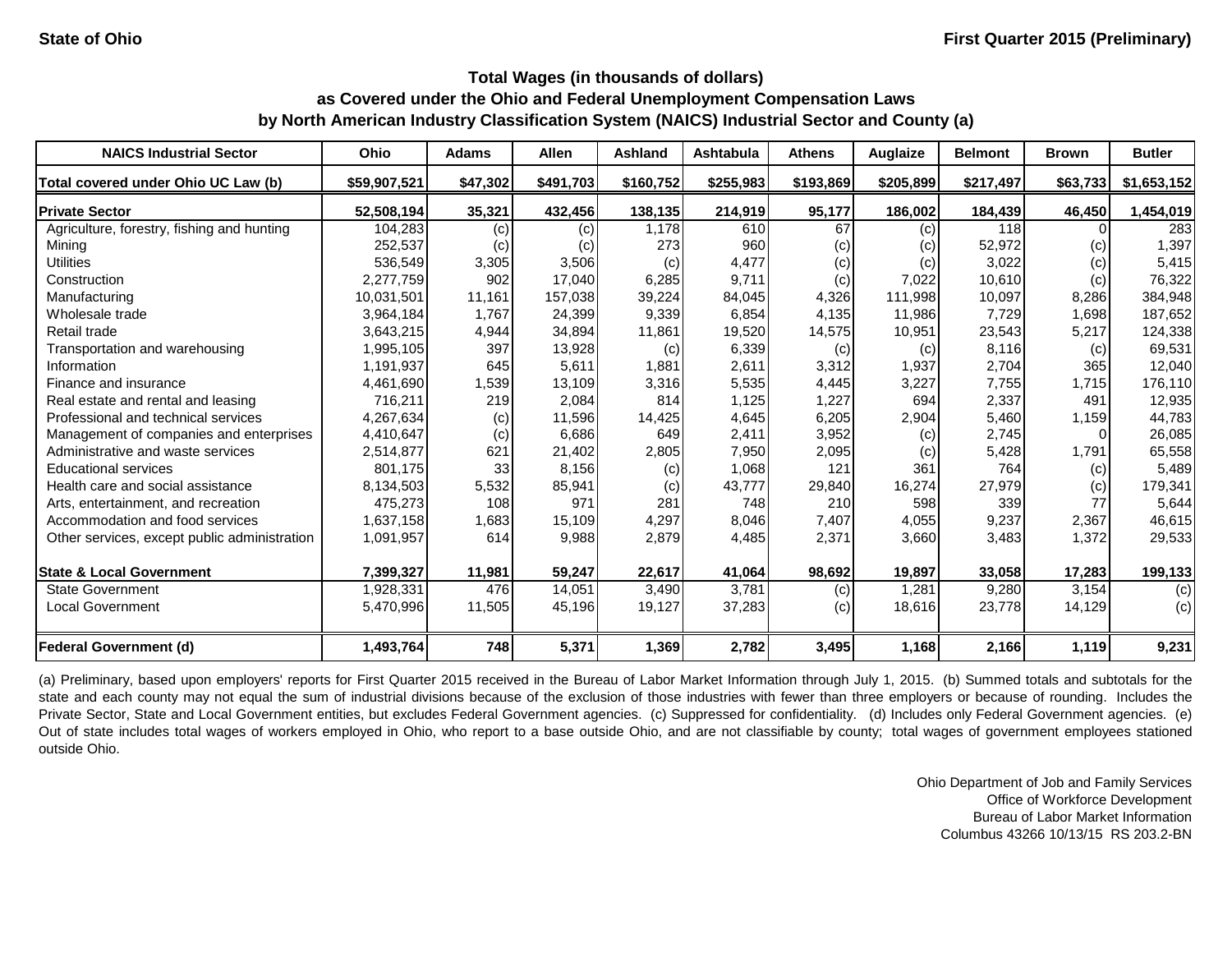| <b>NAICS Industrial Sector</b>               | Carroll  | Champaign | <b>Clark</b> | <b>Clermont</b> | <b>Clinton</b> | Columbiana | Coshocton | <b>Crawford</b> | Cuyahoga    | <b>Darke</b> |
|----------------------------------------------|----------|-----------|--------------|-----------------|----------------|------------|-----------|-----------------|-------------|--------------|
| Total covered under Ohio UC Law (b)          | \$60,024 | \$98,090  | \$420,519    | \$582,465       | \$164,384      | \$248,048  | \$104,433 | \$112,152       | \$9,402,964 | \$156,913    |
| <b>Private Sector</b>                        | 52,746   | 82,434    | 362,636      | 511,077         | 144,307        | 208,213    | 90,689    | 95,487          | 8,416,816   | 137,983      |
| Agriculture, forestry, fishing and hunting   | 89       | (c)       | 2,444        | (c)             | (c)            | 712        | 517       | (c)             | 916         | (c)          |
| Mining                                       | 2,906    | (c)       | 1,851        | (c)             | (c)            | 3,573      | 1,546     | (c)             | 6,825       | (c)          |
| <b>Utilities</b>                             | 884      | (c)       | (c)          | 8,389           | (c)            | 2,179      | 9,127     | (c)             | 37,381      | 1,135        |
| Construction                                 | 7,638    | 1,984     | 8.718        | 28,688          | 1,655          | 10,038     | 4,200     | 2,901           | 249.588     | 6,755        |
| Manufacturing                                | 14,738   | 46,866    | 80,825       | 82,346          | 39,980         | 59,935     | 37,065    | 31,657          | 1,141,801   | 48,920       |
| Wholesale trade                              | 3,191    | (c)       | (c)          | 62,379          | (c)            | 10,883     | 1,081     | 5,583           | 601,570     | 10,993       |
| Retail trade                                 | 4,339    | 5,447     | 33,139       | 58,335          | 9,618          | 24,211     | 7,289     | 7,508           | 412,403     | 11,324       |
| Transportation and warehousing               | 5,289    | 3,139     | 28,261       | 29,069          | 33,803         | 12,813     | 2,410     | (c)             | 246,567     | 10,895       |
| Information                                  | 413      | 713       | 2,234        | 25,039          | 3,246          | 1,715      | 538       | 511             | 198,672     | 622          |
| Finance and insurance                        | 609      | 2,328     | 33,344       | 51,092          | 10,298         | 5,985      | 2,210     | 9,201           | 946,166     | 7,323        |
| Real estate and rental and leasing           | 2,597    | 469       | 3,528        | 7,344           | 704            | 2,133      | 598       | 325             | 173,901     | 623          |
| Professional and technical services          | 1,370    | (c)       | 8.931        | 33.611          | 3.179          | 4,034      | (c)       | 3,625           | 823.009     | (c)          |
| Management of companies and enterprises      |          | (c)       | 21,173       | 14,370          | 3,715          | 1,633      | (c)       | (c)             | 843,584     | (c)          |
| Administrative and waste services            | 1,274    | 1,681     | 12,613       | 19.716          | 2,872          | 10,575     | 1,596     | (c)             | 460,341     | 3,535        |
| <b>Educational services</b>                  |          | (c)       | 6,894        | 2,636           | (c)            | 933        | 423       | (c)             | 189,355     | 236          |
| Health care and social assistance            | 4,185    | (c)       | 64,421       | 48,167          | (c)            | 43,421     | 11,736    | (c)             | 1,557,908   | 20,567       |
| Arts, entertainment, and recreation          | 189      | 309       | 1,383        | 3,023           | 210            | 503        | 219       | 132             | 142,920     | 497          |
| Accommodation and food services              | 1,947    | 2,012     | 15,039       | 22,820          | 3,614          | 6,344      | 2,056     | 2,718           | 223,688     | 2,567        |
| Other services, except public administration | 1,090    | 1,319     | 17,135       | 13,371          | 2,671          | 6,593      | 1,488     | 1,797           | 160,222     | 2,107        |
| <b>State &amp; Local Government</b>          | 7,278    | 15,656    | 57,883       | 71,388          | 20,077         | 39,835     | 13,744    | 16,665          | 986,148     | 18,930       |
| <b>State Government</b>                      | 514      | 703       | 1,908        | 7,596           | 1,956          | 4,065      | 662       | 1,957           | 67,273      | 582          |
| <b>Local Government</b>                      | 6,764    | 14,953    | 55,975       | 63,792          | 18,121         | 35,770     | 13,082    | 14,708          | 918,875     | 18,348       |
| <b>Federal Government (d)</b>                | 531      | 803       | 8,878        | 6,310           | 2,250          | 10,346     | 900       | 1,066           | 322,546     | 1,337        |

(a) Preliminary, based upon employers' reports for First Quarter 2015 received in the Bureau of Labor Market Information through July 1, 2015. (b) Summed totals and subtotals for the state and each county may not equal the sum of industrial divisions because of the exclusion of those industries with fewer than three employers or because of rounding. Includes the Private Sector, State and Local Government entities, but excludes Federal Government agencies. (c) Suppressed for confidentiality. (d) Includes only Federal Government agencies. (e) Out of state includes total wages of workers employed in Ohio, who report to a base outside Ohio, and are not classifiable by county; total wages of government employees stationed outside Ohio.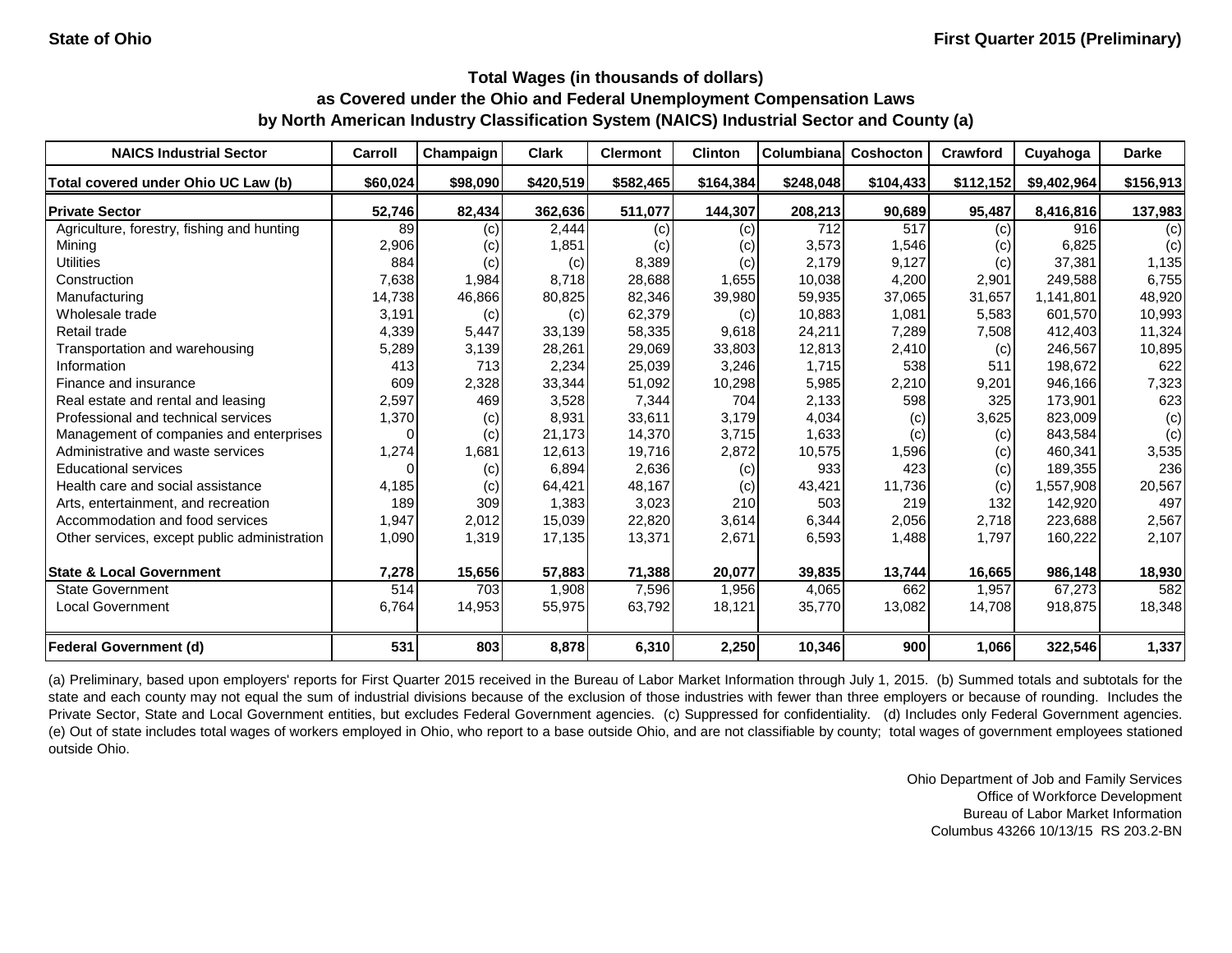| <b>NAICS Industrial Sector</b>               | <b>Defiance</b> | <b>Delaware</b> | Erie      | <b>Fairfield</b> | <b>Favette</b> | <b>Franklin</b> | <b>Fulton</b> | Gallia   | Geauga    | Greene    |
|----------------------------------------------|-----------------|-----------------|-----------|------------------|----------------|-----------------|---------------|----------|-----------|-----------|
| Total covered under Ohio UC Law (b)          | \$163,058       | \$1,158,585     | \$299,644 | \$347,012        | \$87,878       | \$9,304,926     | \$157,156     | \$95,544 | \$319,865 | \$572,627 |
| <b>Private Sector</b>                        | 145,393         | 1,072,489       | 248,297   | 279,319          | 72,466         | 7,771,483       | 135,949       | 80,199   | 281,620   | 467,410   |
| Agriculture, forestry, fishing and hunting   | 1,283           | (c)             | (c)       | 427              | 766            | 3,355           | (c)           | (c)      | (c)       | (c)       |
| Mining                                       |                 | (c)             | (c)       | 993              |                | 3,708           | (c)           | (c)      | (c)       | (c)       |
| <b>Utilities</b>                             | (c)             | 2,754           | (c)       | 5,367            | (c)            | 129,909         | (c)           | 18,571   | (c)       | (c)       |
| Construction                                 | 3,015           | 34,033          | 9,173     | 16,171           | 2,534          | 299,734         | 7,076         | 1,639    | 20,966    | 16,464    |
| Manufacturing                                | 70,764          | 95,314          | 73,818    | 50,565           | 18,919         | 578,584         | 72,232        | 6,335    | 93,673    | 45,600    |
| Wholesale trade                              | (c)             | 40,493          | 12,101    | 10,625           | (c)            | 456,122         | 7,351         | 838      | 25,793    | 16,337    |
| Retail trade                                 | 13,468          | 71,803          | 25,565    | 38,203           | 12,016         | 517,184         | 9,791         | 8,019    | 26,876    | 55,312    |
| Transportation and warehousing               | 5,612           | 25,229          | (c)       | 7,238            | 11,135         | 496,986         | (c)           | 1,659    | (c)       | (c)       |
| Information                                  | 1,879           | 10,003          | 2,714     | 2,738            | (c)            | 277,787         | 771           | 654      | 1,340     | 9,243     |
| Finance and insurance                        | 8,918           | 176,363         | 9,093     | 9,010            | 6,248          | 1,092,844       | 2,179         | 4,250    | 9,272     | 15,776    |
| Real estate and rental and leasing           | 370             | 7,627           | 1,886     | 3,457            | 521            | 140,944         | 435           | 253      | 2,797     | 3,935     |
| Professional and technical services          | 2,371           | 112.620         | 4,932     | 9.831            | 1,076          | 816,243         | (c)           | (c)      | 12,640    | 150,330   |
| Management of companies and enterprises      | 716             | 311,557         | 3,334     | 3,243            |                | 839,179         | (c)           | (c)      | 2,836     | 9,964     |
| Administrative and waste services            | 4,010           | 39.187          | 5,697     | 24,271           | 1,031          | 421,655         | 2,214         | 2,673    | 15.156    | 18,059    |
| <b>Educational services</b>                  | (c)             | 9,998           | 1,543     | 1,714            | (c)            | 129,939         | (c)           | (c)      | 6,022     | 15,006    |
| Health care and social assistance            | (c)             | 62,133          | 49,461    | 66,011           | (c)            | 1,033,422       | (c)           | (c)      | 36,127    | 60,235    |
| Arts, entertainment, and recreation          | 276             | 11,630          | 14,258    | 1,594            | 351            | 77,357          | 854           | 79       | 1,691     | 1,697     |
| Accommodation and food services              | 4,005           | 41,733          | 18,738    | 18,799           | 3,307          | 259,937         | 3,038         | 3,116    | 7,590     | 27,929    |
| Other services, except public administration | 2,604           | 18,097          | 4,810     | 9,063            | (c)            | 196,592         | 1,810         | 2,089    | 8,862     | 8,072     |
| <b>State &amp; Local Government</b>          | 17,665          | 86,096          | 51,347    | 67,693           | 15,412         | 1,533,443       | 21,207        | 15,345   | 38,245    | 105,217   |
| <b>State Government</b>                      | 1,145           | 4,872           | 12,296    | 9,943            | 541            | 856,815         | 1,799         | 3,663    | 3,092     | (c)       |
| <b>Local Government</b>                      | 16,520          | 81,224          | 39,051    | 57,750           | 14,871         | 676,628         | 19,408        | 11,682   | 35,153    | (c)       |
| <b>Federal Government (d)</b>                | 1,151           | 3,455           | 5,501     | 3,717            | 665            | 239,164         | 1,201         | 983      | 1,386     | 308,313   |

(a) Preliminary, based upon employers' reports for First Quarter 2015 received in the Bureau of Labor Market Information through July 1, 2015. (b) Summed totals and subtotals for the state and each county may not equal the sum of industrial divisions because of the exclusion of those industries with fewer than three employers or because of rounding. Includes the Private Sector, State and Local Government entities, but excludes Federal Government agencies. (c) Suppressed for confidentiality. (d) Includes only Federal Government agencies. (e) Out of state includes total wages of workers employed in Ohio, who report to a base outside Ohio, and are not classifiable by county; total wages of government employees stationed outside Ohio.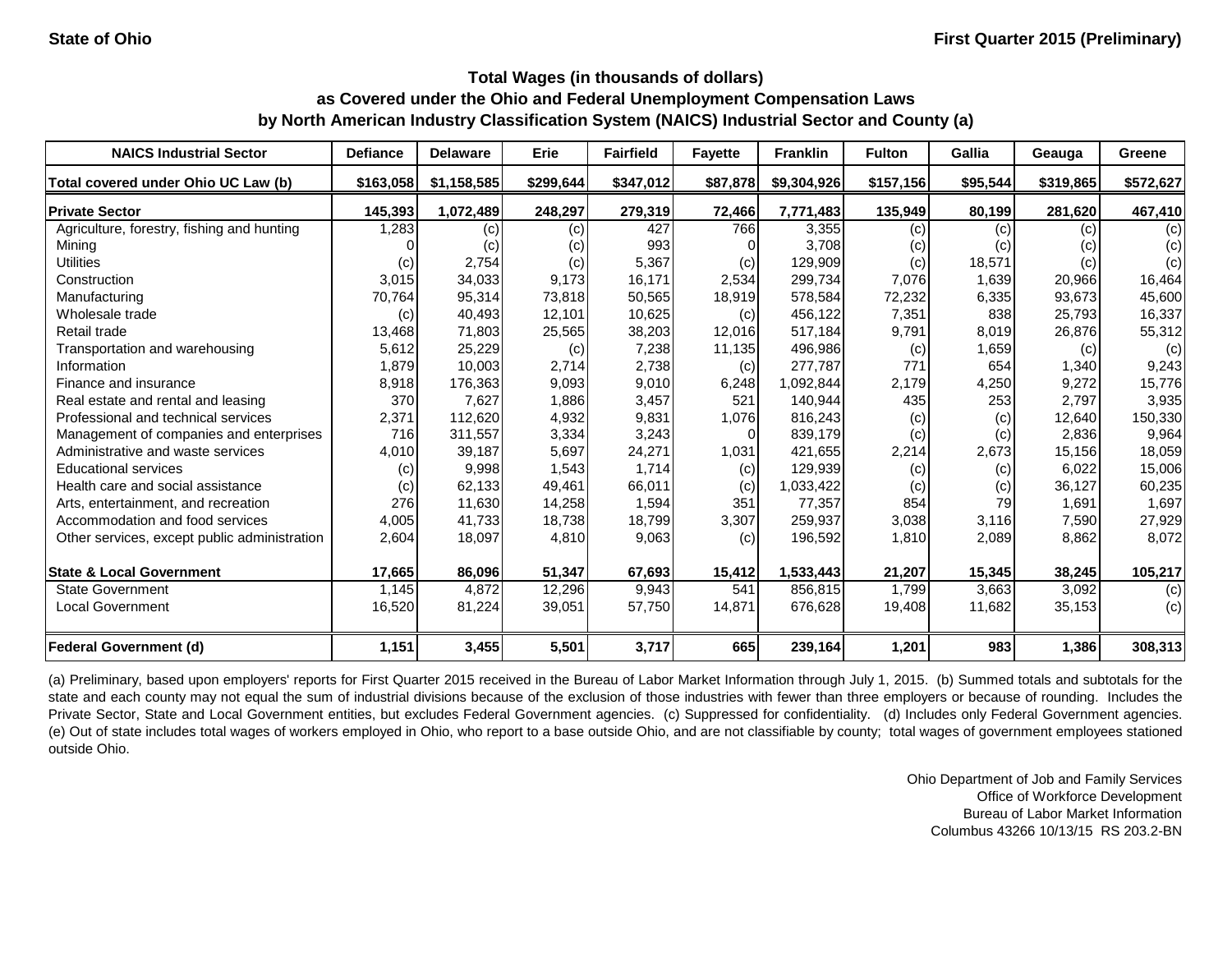| <b>NAICS Industrial Sector</b>               | <b>Guernsey</b> | <b>Hamilton</b> | <b>Hancock</b> | <b>Hardin</b> | <b>Harrison</b> | Henry    | <b>Highland</b> | <b>Hocking</b> | <b>Holmes</b> | <b>Huron</b> |
|----------------------------------------------|-----------------|-----------------|----------------|---------------|-----------------|----------|-----------------|----------------|---------------|--------------|
| Total covered under Ohio UC Law (b)          | \$141,173       | \$7,023,328     | \$525,324      | \$69,214      | \$35,124        | \$95,293 | \$77.959        | \$49,415       | \$144,901     | \$173,623    |
| <b>Private Sector</b>                        | 120,438         | 6,535,806       | 493,549        | 57,752        | 30,128          | 77,057   | 57,071          | 31,861         | 131,433       | 150,502      |
| Agriculture, forestry, fishing and hunting   | 281             | 1.409           | (c)            | 1,602         | 87              | (c)      | 238             | (c)            | 1,451         | (c)          |
| Minina                                       | 8,531           | 2,696           | (c)            |               | 9,660           | (c)      | 317             | (c)            | 762           | (c)          |
| <b>Utilities</b>                             | 1,207           | 29,427          | 2,005          | 944           | (c)             | (c)      | 974             | 66             | (c)           | (c)          |
| Construction                                 | 12,883          | 249.582         | 9,857          | 790           | 2,999           | 5,350    | 2,237           | 2,166          | 16,613        | 13,388       |
| Manufacturing                                | 36,191          | 929,006         | 168,756        | 22,456        | 3,471           | 38,557   | 17,938          | 9,100          | 59,749        | 64,309       |
| Wholesale trade                              | 5,869           | 443.829         | 20,281         | 2,850         | 2,910           | (c)      | 1.704           | 644            | 7,330         | (c)          |
| Retail trade                                 | 10,638          | 290,245         | 26,530         | 4,495         | 1,346           | 5,208    | 8,896           | 4,271          | 14,387        | 12,008       |
| Transportation and warehousing               | 3,564           | 127,382         | 32,154         | 1,978         | (c)             | 4,084    | 1,024           | 359            | (c)           | 8,082        |
| Information                                  | 692             | 182,977         | 3,459          | 307           | (c)             | 835      | 672             | 357            | 764           | 1,577        |
| Finance and insurance                        | 2,345           | 652,588         | 8,301          | 2,320         | 394             | 2,937    | 5,511           | 1,987          | 4,118         | 4,916        |
| Real estate and rental and leasing           | 463             | 92,305          | 3,339          | 292           | 765             | 535      | 440             | 625            | 292           | 820          |
| Professional and technical services          | 5,805           | 695,008         | 15,100         | 960           | 1,514           | 924      | (c)             | 563            | 3,495         | 2,521        |
| Management of companies and enterprises      | 537             | 1,006,535       | 114,096        | $\Omega$      | (c)             |          | (c)             | $\Omega$       | (c)           | 1,430        |
| Administrative and waste services            | 2,383           | 289,343         | 10,315         | 375           | (c)             | 871      | 1,624           | 662            | (c)           | 1,403        |
| <b>Educational services</b>                  | 261             | 92,525          | 10,810         | (c)           |                 | 114      | 133             | 241            | (c)           | 1,202        |
| Health care and social assistance            | 20,993          | 1,077,968       | 47,387         | (c)           | 2,792           | 10,523   | 10,182          | 5,450          | (c)           | 22,758       |
| Arts, entertainment, and recreation          | 125             | 90,315          | 713            | 110           | 38              | 130      | 225             | 106            | 188           | 410          |
| Accommodation and food services              | 5,869           | 170,411         | 12,719         | 2,812         | 456             | 1,603    | 2,625           | 3,260          | 3,375         | 3,741        |
| Other services, except public administration | 1,801           | 112,256         | 6,899          | 977           | (c)             | 1,926    | 913             | 1,106          | 1,919         | 2,984        |
| <b>State &amp; Local Government</b>          | 20,735          | 487,522         | 31,775         | 11,462        | 4,996           | 18,236   | 20,888          | 17,554         | 13,468        | 23,121       |
| State Government                             | 6,513           | 101,748         | 2,626          | 477           | 613             | 594      | 975             | 4,115          | 498           | 1,130        |
| <b>Local Government</b>                      | 14,222          | 385,774         | 29,149         | 10,985        | 4,383           | 17,642   | 19,913          | 13,439         | 12,970        | 21,991       |
| <b>Federal Government (d)</b>                | 1,608           | 173,354         | 2,309          | 907           | 646             | 879      | 1,205           | 513            | 875           | 1,778        |

(a) Preliminary, based upon employers' reports for First Quarter 2015 received in the Bureau of Labor Market Information through July 1, 2015. (b) Summed totals and subtotals for the state and each county may not equal the sum of industrial divisions because of the exclusion of those industries with fewer than three employers or because of rounding. Includes the Private Sector, State and Local Government entities, but excludes Federal Government agencies. (c) Suppressed for confidentiality. (d) Includes only Federal Government agencies. (e) Out of state includes total wages of workers employed in Ohio, who report to a base outside Ohio, and are not classifiable by county; total wages of government employees stationed outside Ohio.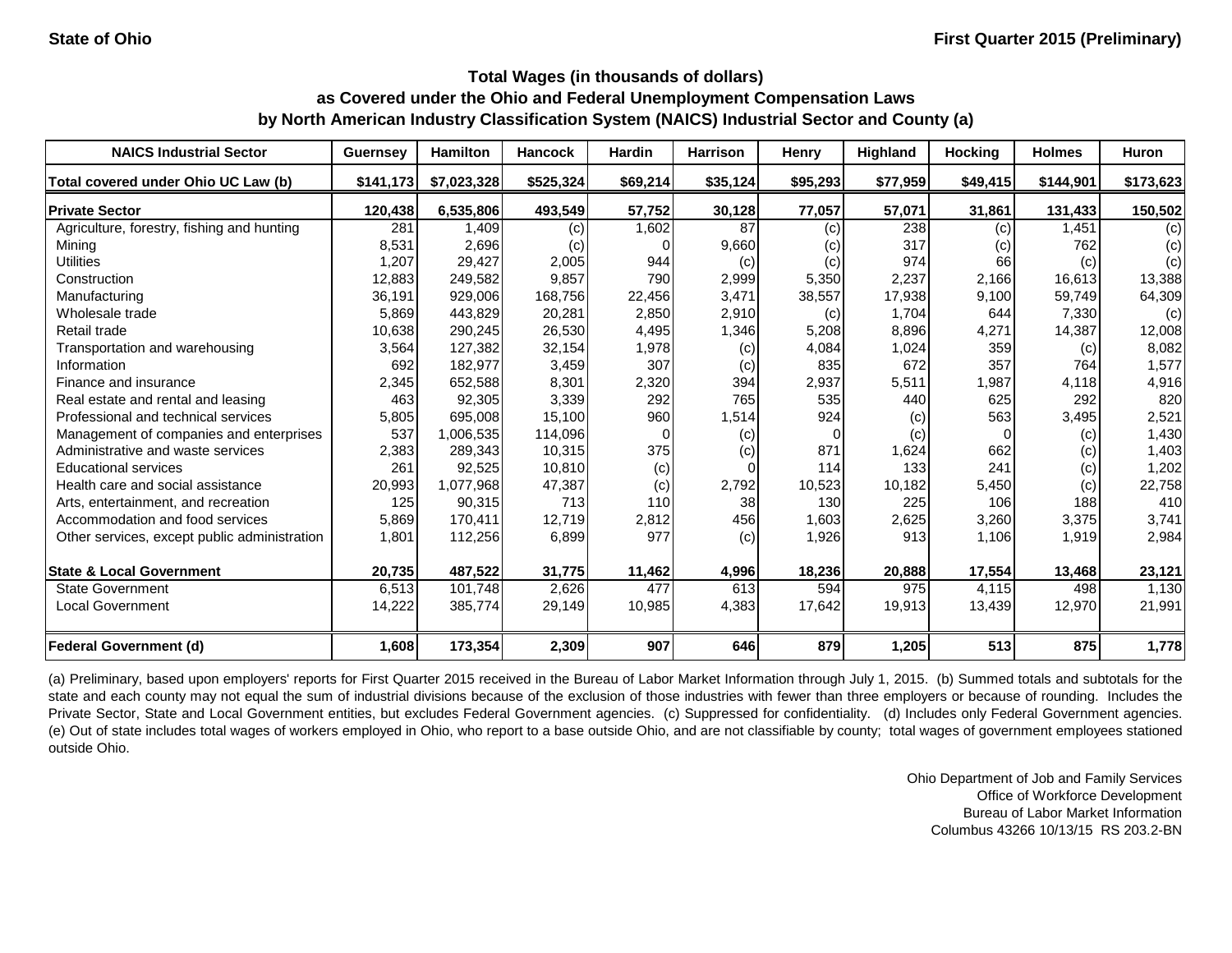| <b>NAICS Industrial Sector</b>               | <b>Jackson</b> | <b>Jefferson</b> | Knox      | Lake      | <b>Lawrence</b> | Licking   | Logan     | Lorain    | Lucas       | <b>Madison</b> |
|----------------------------------------------|----------------|------------------|-----------|-----------|-----------------|-----------|-----------|-----------|-------------|----------------|
| Total covered under Ohio UC Law (b)          | \$83,655       | \$184,018        | \$200,515 | \$987,737 | \$97,288        | \$502,087 | \$186,408 | \$952,769 | \$2,298,762 | \$150,942      |
| <b>Private Sector</b>                        | 69,870         | 157,987          | 176,395   | 866,893   | 71,185          | 424,675   | 167,644   | 808,351   | 1,974,174   | 115,464        |
| Agriculture, forestry, fishing and hunting   | 405            | (c)              | 934       | 3,823     |                 | 5,574     | 777       | 7,370     | 1.397       | 1,610          |
| Mining                                       | 983            | (c)              | 851       | 4,375     |                 | 1,410     | 310       | 472       | 1.410       | $\Omega$       |
| <b>Utilities</b>                             | (c)            | 25,211           | 851       | 36,533    | 1,562           | 4,076     | 491       | 4,944     | 9,727       | $\Omega$       |
| Construction                                 | 4,101          | (c)              | 7,014     | 48.784    | 8,588           | 31,142    | 5,624     | 38,814    | 102.634     | 3,464          |
| Manufacturing                                | 28,990         | 15,286           | 79,525    | 333,571   | 6,729           | 80,833    | 74,651    | 287,630   | 460,166     | 48,735         |
| Wholesale trade                              | 1,384          | 5,366            | 3,889     | 54,635    | 3,079           | 17,041    | 5,898     | 45,490    | 94,435      | 4,336          |
| Retail trade                                 | 7,670          | 16,791           | 13,420    | 76,759    | 10,244          | 51,711    | 9,232     | 73,370    | 149,182     | 9,773          |
| Transportation and warehousing               | (c)            | 12,544           | 1,924     | 8,897     | 7,016           | 16,180    | 14,247    | 18,727    | 69,912      | 17,346         |
| Information                                  | 612            | 3,382            | 1,252     | 8,666     | 831             | 3,344     | 954       | 6,120     | 28,992      | 486            |
| Finance and insurance                        | 2,485          | 3,383            | 4,116     | 21,911    | 2,184           | 43,172    | 2,643     | 30,022    | 89,756      | 1,713          |
| Real estate and rental and leasing           | 405            | 1,410            | 668       | 7,472     | 765             | 3,513     | 1,224     | 5,995     | 50,794      | 622            |
| Professional and technical services          | (c)            | 2,921            | 4,613     | 36.069    | 1,465           | 29,747    | (c)       | 28.506    | 119.879     | (c)            |
| Management of companies and enterprises      | (c)            | 368              | 965       | 29,185    | 1,585           | 10,329    | (c)       | 25,799    | 151,128     | (c)            |
| Administrative and waste services            | 2,523          | 6,522            | 7,499     | 32,254    | 2,321           | 14,231    | 12,826    | 36,547    | 88,320      | 3,212          |
| <b>Educational services</b>                  | 143            | (c)              | 13,818    | 10,723    | 306             | 12,261    | 38        | 26,843    | 21,164      | (c)            |
| Health care and social assistance            | 13,817         | (c)              | 26,768    | 96,904    | 18,836          | 62,400    | 17,763    | 121,721   | 406,855     | (c)            |
| Arts, entertainment, and recreation          | 39             | 463              | 406       | 4,244     | 100             | 2,033     | 1,483     | 3,163     | 21,670      | 110            |
| Accommodation and food services              | 2,323          | 5,060            | 5,200     | 31,313    | 3,689           | 16,960    | 3,368     | 28,009    | 65,943      | 2,997          |
| Other services, except public administration | 1,153          | 3,161            | 2,681     | 20,777    | 1,885           | 18,720    | 2,989     | 18,810    | 40,811      | 848            |
| <b>State &amp; Local Government</b>          | 13,785         | 26,031           | 24,120    | 120,844   | 26,103          | 77,412    | 18,764    | 144,418   | 324,588     | 35,478         |
| <b>State Government</b>                      | 2,047          | 907              | 3,531     | 1,349     | 2,912           | 12,128    | 847       | 16,265    | 104,520     | 18,660         |
| <b>Local Government</b>                      | 11,738         | 25,124           | 20,589    | 119,495   | 23,191          | 65,284    | 17,917    | 128,153   | 220,068     | 16,818         |
| <b>Federal Government (d)</b>                | 945            | 2,356            | 1,485     | 7,916     | 1,625           | 6,452     | 1,752     | 31,335    | 32,399      | 1,081          |

(a) Preliminary, based upon employers' reports for First Quarter 2015 received in the Bureau of Labor Market Information through July 1, 2015. (b) Summed totals and subtotals for the state and each county may not equal the sum of industrial divisions because of the exclusion of those industries with fewer than three employers or because of rounding. Includes the Private Sector, State and Local Government entities, but excludes Federal Government agencies. (c) Suppressed for confidentiality. (d) Includes only Federal Government agencies. (e) Out of state includes total wages of workers employed in Ohio, who report to a base outside Ohio, and are not classifiable by county; total wages of government employees stationed outside Ohio.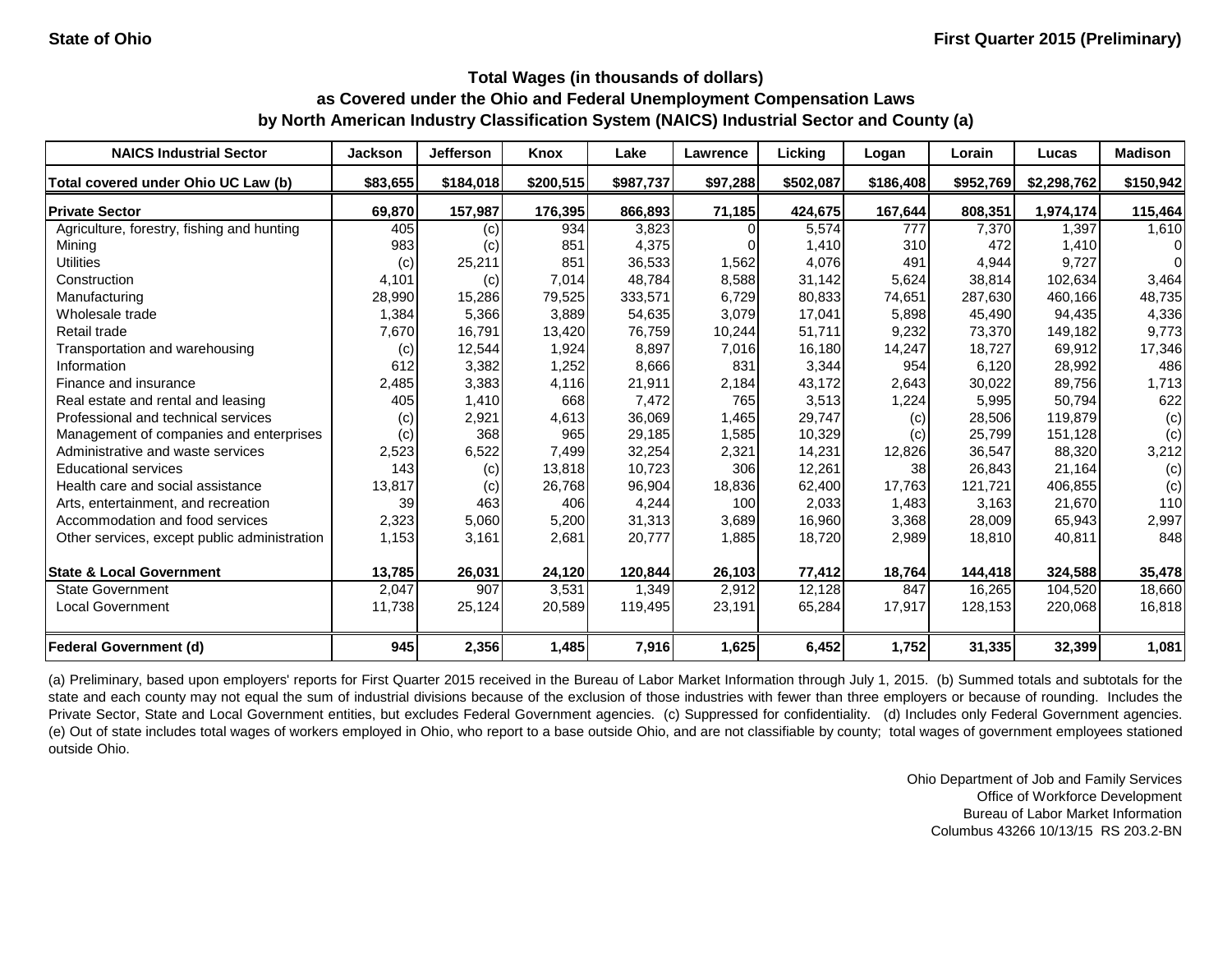| <b>NAICS Industrial Sector</b>               | <b>Mahoning</b> | <b>Marion</b> | <b>Medina</b> | <b>Meigs</b> | <b>Mercer</b> | Miami     | <b>Monroe</b> | <b>Montgomery</b> | Morgan   | <b>Morrow</b> |
|----------------------------------------------|-----------------|---------------|---------------|--------------|---------------|-----------|---------------|-------------------|----------|---------------|
| Total covered under Ohio UC Law (b)          | \$851,265       | \$221,856     | \$561,166     | \$24,666     | \$163,241     | \$373,353 | \$22,922      | \$2,636,173       | \$21,976 | \$44,351      |
| <b>Private Sector</b>                        | 719,923         | 184,095       | 494,023       | 16,304       | 140,033       | 327,600   | 17,491        | 2,335,696         | 16,878   | 30,760        |
| Agriculture, forestry, fishing and hunting   | 1,092           | (c)           | 774           | 198          | (c)           | (c)       | 79            | 1,202             | (c)      | 224           |
| Mining                                       | 5,474           | (c)           | 108           | 1,315        | (c)           | (c)       | 2,299         | 375               | (c)      | 69            |
| <b>Utilities</b>                             | 8,427           | 2,122         | (c)           | (c)          | (c)           | (c)       | 735           | 17,099            | (c)      | (c)           |
| Construction                                 | 46,330          | 4,709         | 40,239        | 1,805        | 11,768        | 14,219    | 3,364         | 105,321           | 1,684    | 6,125         |
| Manufacturing                                | 109,021         | 69,108        | 108,187       | 1,089        | 62,598        | 128,325   | 79            | 332,777           | 6,599    | 9,914         |
| Wholesale trade                              | 60,229          | 9,023         | 44,738        | 326          | (c)           | (c)       | 1,550         | 138,327           | (c)      | 1,388         |
| Retail trade                                 | 74,452          | 17,265        | 51,617        | 3,073        | 12,431        | 30,383    | 1,483         | 150,637           | 1,324    | 3,271         |
| Transportation and warehousing               | 30,865          | 6,309         | (c)           | (c)          | 10,944        | 17,086    | 2,533         | 91,627            | (c)      | (c)           |
| Information                                  | 12,773          | 6,931         | 3,848         | (c)          | 1,417         | 649       | (c)           | 128,919           | 242      | 144           |
| Finance and insurance                        | 30,665          | 4.708         | 16,292        | 991          | 7,529         | 9,115     | 1,362         | 170,285           | (c)      | 708           |
| Real estate and rental and leasing           | 7,961           | 2,527         | 5,460         | 94           | 606           | 2,034     | 219           | 31,423            | (c)      | 346           |
| Professional and technical services          | 33,820          | 2,649         | 25,242        | (c)          | (c)           | 12,184    | (c)           | 197,295           | 405      | 599           |
| Management of companies and enterprises      | 20,458          | 1,450         | 57,087        | (c)          | (c)           | 9,260     | $\Omega$      | 112,769           |          | (c)           |
| Administrative and waste services            | 55,936          | 5,983         | 24,090        | 404          | 1,450         | 12,560    | 459           | 99,267            | 181      | (c)           |
| <b>Educational services</b>                  | 5,389           | 386           | 2,452         | (c)          | (c)           | 1,197     | (c)           | 63,562            |          | (c)           |
| Health care and social assistance            | 162,706         | 39,856        | 50,634        | (c)          | (c)           | 37,493    | (c)           | 553,895           | 2,282    | (c)           |
| Arts, entertainment, and recreation          | 6,107           | 319           | 2,407         |              | 253           | 637       | 12            | 12,377            | (c)      | 85            |
| Accommodation and food services              | 32,384          | 6,012         | 18,311        | 1,072        | 2,891         | 12,750    | 457           | 79,921            | (c)      | 893           |
| Other services, except public administration | 15,837          | 3,449         | 9,693         | (c)          | 2,881         | 7,689     | 645           | 48,618            | 118      | 540           |
| <b>State &amp; Local Government</b>          | 131,342         | 37,761        | 67,143        | 8,362        | 23,208        | 45,753    | 5,431         | 300,477           | 5,098    | 13,591        |
| <b>State Government</b>                      | 36,333          | 9,884         | 1,672         | 450          | 1,709         | 1,846     | 447           | 21,629            | 700      | 894           |
| <b>Local Government</b>                      | 95,009          | 27,877        | 65,471        | 7,912        | 21,499        | 43,907    | 4,984         | 278,848           | 4,398    | 12,697        |
| <b>Federal Government (d)</b>                | 20,133          | 1,647         | 5,183         | 794          | 1,306         | 2,747     | 555           | 80,932            | 497      | 594           |

(a) Preliminary, based upon employers' reports for First Quarter 2015 received in the Bureau of Labor Market Information through July 1, 2015. (b) Summed totals and subtotals for the state and each county may not equal the sum of industrial divisions because of the exclusion of those industries with fewer than three employers or because of rounding. Includes the Private Sector, State and Local Government entities, but excludes Federal Government agencies. (c) Suppressed for confidentiality. (d) Includes only Federal Government agencies. (e) Out of state includes total wages of workers employed in Ohio, who report to a base outside Ohio, and are not classifiable by county; total wages of government employees stationed outside Ohio.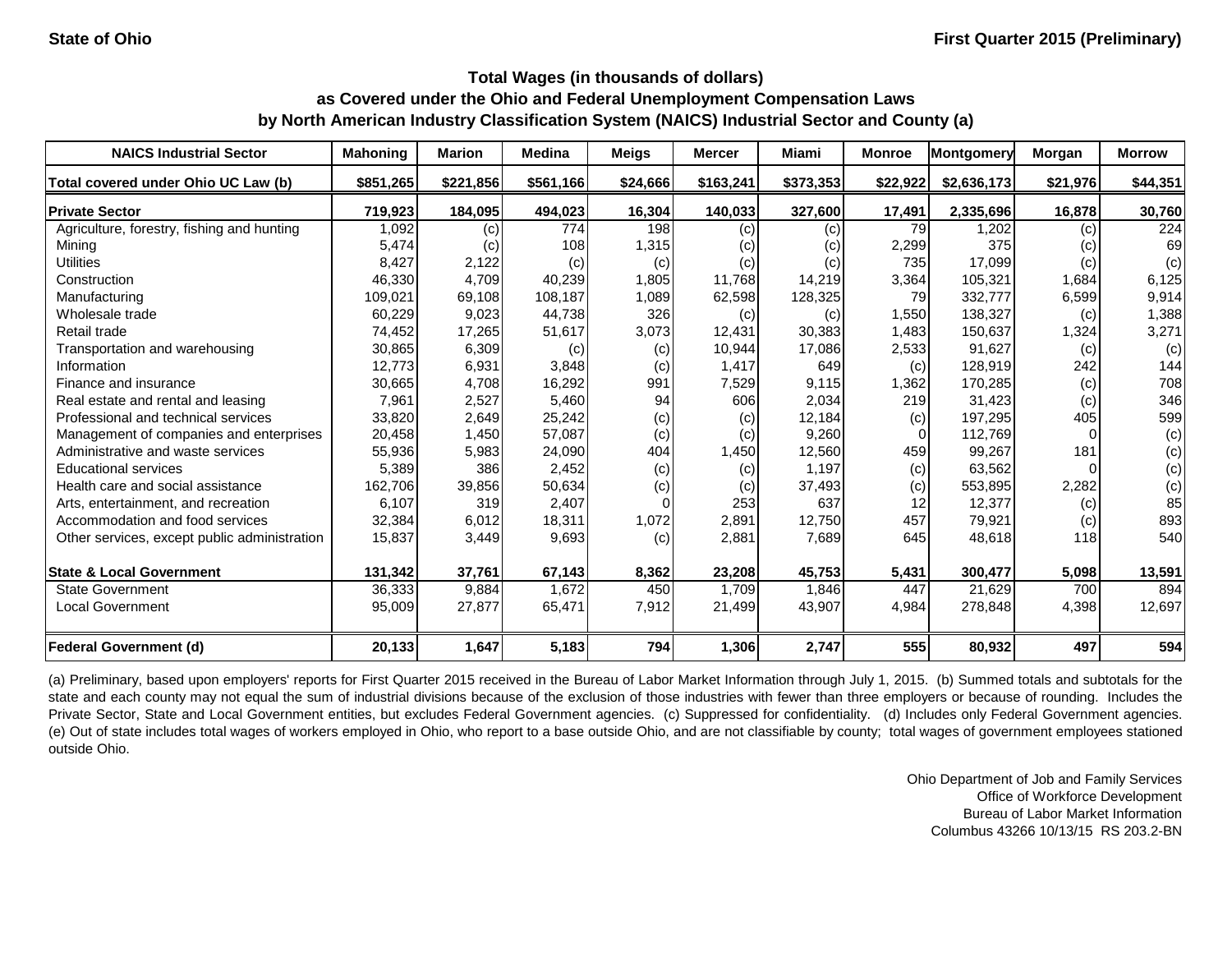| <b>NAICS Industrial Sector</b>               | <b>Muskingum</b> | <b>Noble</b> | <b>Ottawa</b> | <b>Paulding</b> | Perry    | Pickaway  | <b>Pike</b> | Portage   | <b>Preble</b> | Putnam   |
|----------------------------------------------|------------------|--------------|---------------|-----------------|----------|-----------|-------------|-----------|---------------|----------|
| Total covered under Ohio UC Law (b)          | \$292,397        | \$29,442     | \$126,236     | \$40,217        | \$41,972 | \$131,934 | \$101,365   | \$536,397 | \$91,512      | \$96,576 |
| <b>Private Sector</b>                        | 244,398          | 19,322       | 105,549       | 31,754          | 28,731   | 88,512    | 89,267      | 406,382   | 77,243        | 83,573   |
| Agriculture, forestry, fishing and hunting   | 110              |              | (c)           | 8.446           | 157      | (c)       | (c)         | 839       | (c)           | (c)      |
| Mining                                       | 10,144           | 4,286        | (c)           | 143             | 1,969    | (c)       | (c)         | 5,542     | (c)           | (c)      |
| <b>Utilities</b>                             | 5,583            | (c)          | (c)           | (c)             | 706      | 646       | (c)         | (c)       | (c)           | (c)      |
| Construction                                 | 6,785            | 2,994        | 4,881         | 633             | 1,475    | 6,470     | 3,422       | 15,796    | 2,520         | 6,988    |
| Manufacturing                                | 34,797           | 2,368        | 32,219        | 12,695          | 7,393    | 33,510    | 6,944       | 140,552   | 46,362        | 42,965   |
| Wholesale trade                              | 11,087           | (c)          | (c)           | 1,362           | 1,537    | 3,768     | 1,947       | 50,514    | 2,818         | 4,738    |
| Retail trade                                 | 28,721           | 1,502        | 7,698         | 2,008           | 3,469    | 8,170     | 5,487       | 36,637    | 7,181         | 5,863    |
| Transportation and warehousing               | 16,496           | 1,679        | 2,060         | (c)             | 458      | 4,144     | (c)         | (c)       | (c)           | (c)      |
| Information                                  | 5,337            | 108          | 745           | 128             | 243      | 622       | 291         | 5,062     | 198           | 644      |
| Finance and insurance                        | 10,326           | 1,119        | 3,900         | 941             | 1,242    | 2,940     | 1.879       | 8.782     | 1,866         | 3,468    |
| Real estate and rental and leasing           | 1,806            | 27           | 681           | 98              | 72       | 416       | 214         | 5,077     | 394           | 235      |
| Professional and technical services          | 6,308            | 1,248        | 1,487         | 556             | 760      | (c)       | (c)         | 19,943    | (c)           | 1,655    |
| Management of companies and enterprises      | 2,381            | (c)          | (c)           | $\Omega$        | 351      | (c)       | (c)         | 15,431    | (c)           | 0        |
| Administrative and waste services            | 5,893            | (c)          | (c)           | 498             | 1,631    | 3,679     | 38,763      | 12,909    | 1,600         | 2,163    |
| <b>Educational services</b>                  | 4,653            |              | 215           | (c)             | (c)      | (c)       | 129         | 4,876     | (c)           | 471      |
| Health care and social assistance            | 75,807           | 1,609        | 12,871        | (c)             | (c)      | (c)       | 11,754      | 43,747    | (c)           | 6,741    |
| Arts, entertainment, and recreation          | 1,058            | (c)          | 2,769         | (c)             | 57       | 279       | (c)         | 1,632     | 70            | 156      |
| Accommodation and food services              | 10,834           | (c)          | 4,157         | (c)             | 1,018    | 4,165     | (c)         | 16,984    | 2,567         | 1,663    |
| Other services, except public administration | 6,271            | 322          | 1,793         | 413             | 591      | 1,069     | 986         | 9,099     | 1,477         | 1,536    |
| <b>State &amp; Local Government</b>          | 47,999           | 10,120       | 20,687        | 8,463           | 13,241   | 43,422    | 12,098      | 130,015   | 14,269        | 13,003   |
| <b>State Government</b>                      | 3,670            | 6,078        | 2,225         | 407             | 531      | 18,927    | 902         | (c)       | 790           | 502      |
| <b>Local Government</b>                      | 44,329           | 4,042        | 18,462        | 8,056           | 12,710   | 24,495    | 11,196      | (c)       | 13,479        | 12,501   |
| <b>Federal Government (d)</b>                | 3,258            | 239          | 2,334         | 535             | 709      | 1,156     | 1,197       | 5,009     | 868           | 904      |

(a) Preliminary, based upon employers' reports for First Quarter 2015 received in the Bureau of Labor Market Information through July 1, 2015. (b) Summed totals and subtotals for the state and each county may not equal the sum of industrial divisions because of the exclusion of those industries with fewer than three employers or because of rounding. Includes the Private Sector, State and Local Government entities, but excludes Federal Government agencies. (c) Suppressed for confidentiality. (d) Includes only Federal Government agencies. (e) Out of state includes total wages of workers employed in Ohio, who report to a base outside Ohio, and are not classifiable by county; total wages of government employees stationed outside Ohio.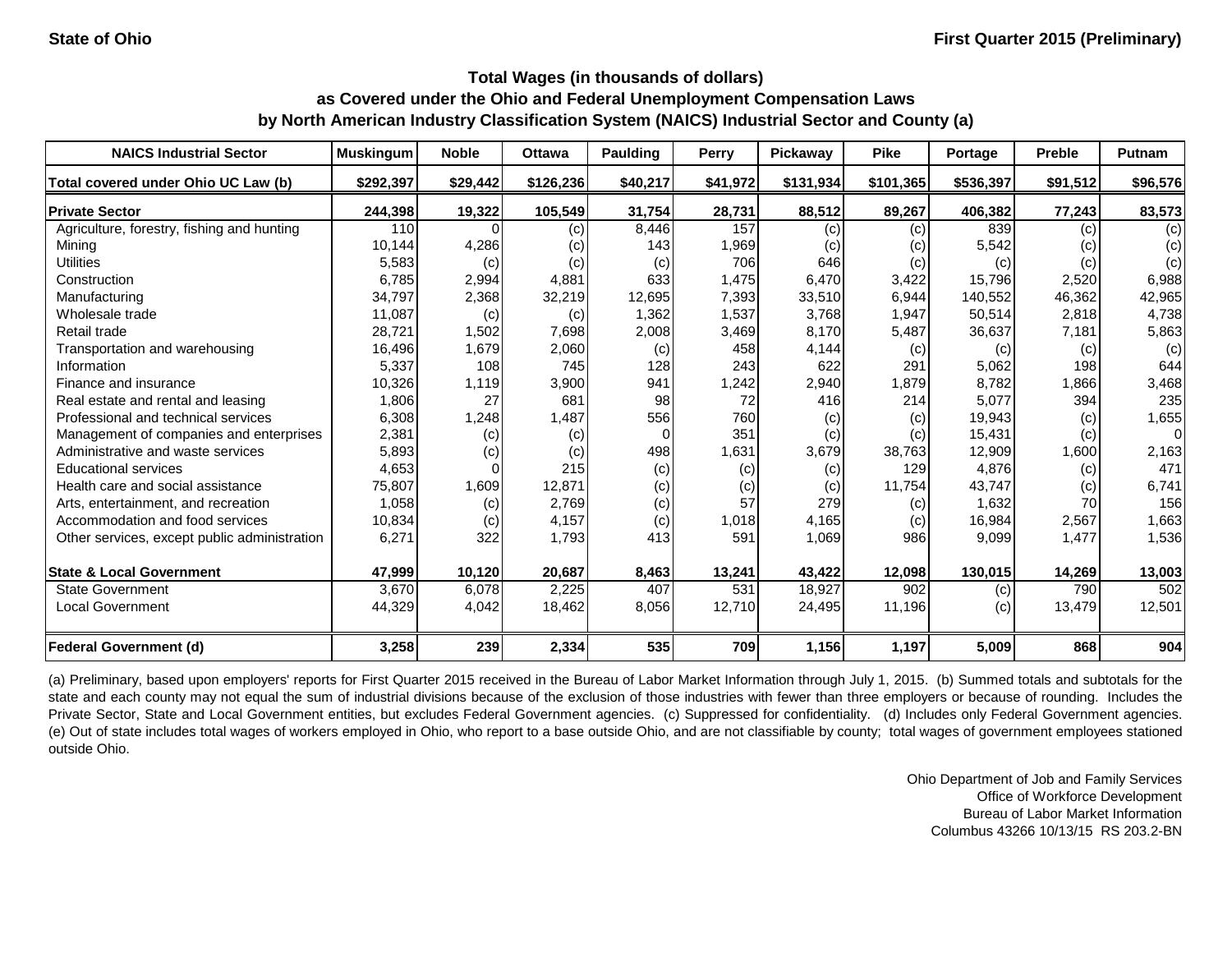| <b>NAICS Industrial Sector</b>               | <b>Richland</b> | <b>Ross</b> | <b>Sandusky</b> | <b>Scioto</b> | Seneca    | <b>Shelby</b> | <b>Stark</b> | <b>Summit</b> | <b>Trumbull</b> | Tuscarawasl |
|----------------------------------------------|-----------------|-------------|-----------------|---------------|-----------|---------------|--------------|---------------|-----------------|-------------|
| Total covered under Ohio UC Law (b)          | \$422,319       | \$259,809   | \$238,805       | \$193,792     | \$154,952 | \$293,242     | \$1,509,910  | \$3,119,554   | \$701,886       | \$319,602   |
| <b>Private Sector</b>                        | 351,487         | 208,163     | 210,670         | 147,767       | 131,696   | 268,526       | 1,332,802    | 2,792,021     | 609,981         | 278,056     |
| Agriculture, forestry, fishing and hunting   | (c)             | 366         | (c)             | (c)           | 486       | 818           | 1.719        | 182           | 637             | 840         |
| Mining                                       | (c)             | 181         | (c)             | (c)           | 1,399     |               | 13,629       | 1,103         | 1,351           | 21,513      |
| <b>Utilities</b>                             | (c)             | 4,296       | 1,069           | 1,902         | 2,157     | (c)           | 19,713       | 24,626        | 4,408           | 1,688       |
| Construction                                 | 19,191          | 5,853       | 9,321           | 5,587         | 8,524     | 17,308        | 71,319       | 115,266       | 20,215          | 21,298      |
| Manufacturing                                | 111,077         | 72,289      | 110,856         | 16,483        | 47,714    | 156,132       | 372,480      | 409.038       | 248,206         | 85,036      |
| Wholesale trade                              | 19,240          | 5,682       | 6,684           | 2,728         | 7,671     | 18,533        | 71,943       | 204,218       | 24,194          | 18,991      |
| Retail trade                                 | 39,347          | 22,499      | 16,430          | 18,545        | 14,327    | 11,751        | 111,681      | 212,882       | 58,802          | 25,137      |
| Transportation and warehousing               | (c)             | 8,147       | 6,872           | 3,986         | 5,939     | (c)           | 34,981       | 83,783        | 32,439          | 8,673       |
| Information                                  | 8,938           | 3,596       | 1,147           | 1,664         | 1,391     | 1,506         | 14,916       | 51,550        | 4,107           | 2,576       |
| Finance and insurance                        | 13,150          | 5,339       | 6,094           | 6,563         | 5,136     | 4,753         | 74,529       | 164,354       | 16,527          | 6,961       |
| Real estate and rental and leasing           | 2,256           | 824         | 3,370           | 1,441         | 340       | 963           | 13,139       | 25,092        | 7,782           | 3,323       |
| Professional and technical services          | 9,073           | 2,412       | 3,164           | 5,371         | 2,546     | (c)           | 83,305       | 216,570       | 11.718          | 9,497       |
| Management of companies and enterprises      | 1,770           | 3,688       | 3,503           | 1,152         | 703       | (c)           | 21,310       | 509,162       | 18,125          | 920         |
| Administrative and waste services            | 21,481          | 4,142       | 5,934           | 4,359         | 2,207     | 9,337         | 53,749       | 109,846       | 29,255          | 10,433      |
| <b>Educational services</b>                  | 2,651           | 737         | (c)             | 869           | 9,072     | 699           | 21,064       | 27,481        | 4,051           | 630         |
| Health care and social assistance            | 65,174          | 56,499      | (c)             | 66,278        | 14,785    | 19,062        | 262,697      | 481,798       | 94,782          | 42,217      |
| Arts, entertainment, and recreation          | 1,714           | 469         | 784             | 131           | 257       | 175           | 7,142        | 20,332        | 1,864           | 1,726       |
| Accommodation and food services              | 13,770          | 8,719       | 5,206           | 7,667         | 4,467     | 3,748         | 52,990       | 74,549        | 20,008          | 10,433      |
| Other services, except public administration | 7,572           | 2,424       | 3,735           | 2,861         | 2,576     | 3,594         | 30,496       | 60,192        | 11,510          | 6,165       |
| <b>State &amp; Local Government</b>          | 70,832          | 51,646      | 28,135          | 46,025        | 23,256    | 24,716        | 177,108      | 327,533       | 91,905          | 41,546      |
| <b>State Government</b>                      | 19,738          | 21,554      | 1,423           | 16,775        | 3,283     | 3,153         | 17,639       | 72,492        | 12,613          | 5,882       |
| <b>Local Government</b>                      | 51,094          | 30,092      | 26,712          | 29,250        | 19,973    | 21,563        | 159,469      | 255,041       | 79,292          | 35,664      |
| <b>Federal Government (d)</b>                | 9,894           | 27,547      | 1,508           | 2,396         | 1,545     | 973           | 15,231       | 33,065        | 7,501           | 3,475       |

(a) Preliminary, based upon employers' reports for First Quarter 2015 received in the Bureau of Labor Market Information through July 1, 2015. (b) Summed totals and subtotals for the state and each county may not equal the sum of industrial divisions because of the exclusion of those industries with fewer than three employers or because of rounding. Includes the Private Sector, State and Local Government entities, but excludes Federal Government agencies. (c) Suppressed for confidentiality. (d) Includes only Federal Government agencies. (e) Out of state includes total wages of workers employed in Ohio, who report to a base outside Ohio, and are not classifiable by county; total wages of government employees stationed outside Ohio.